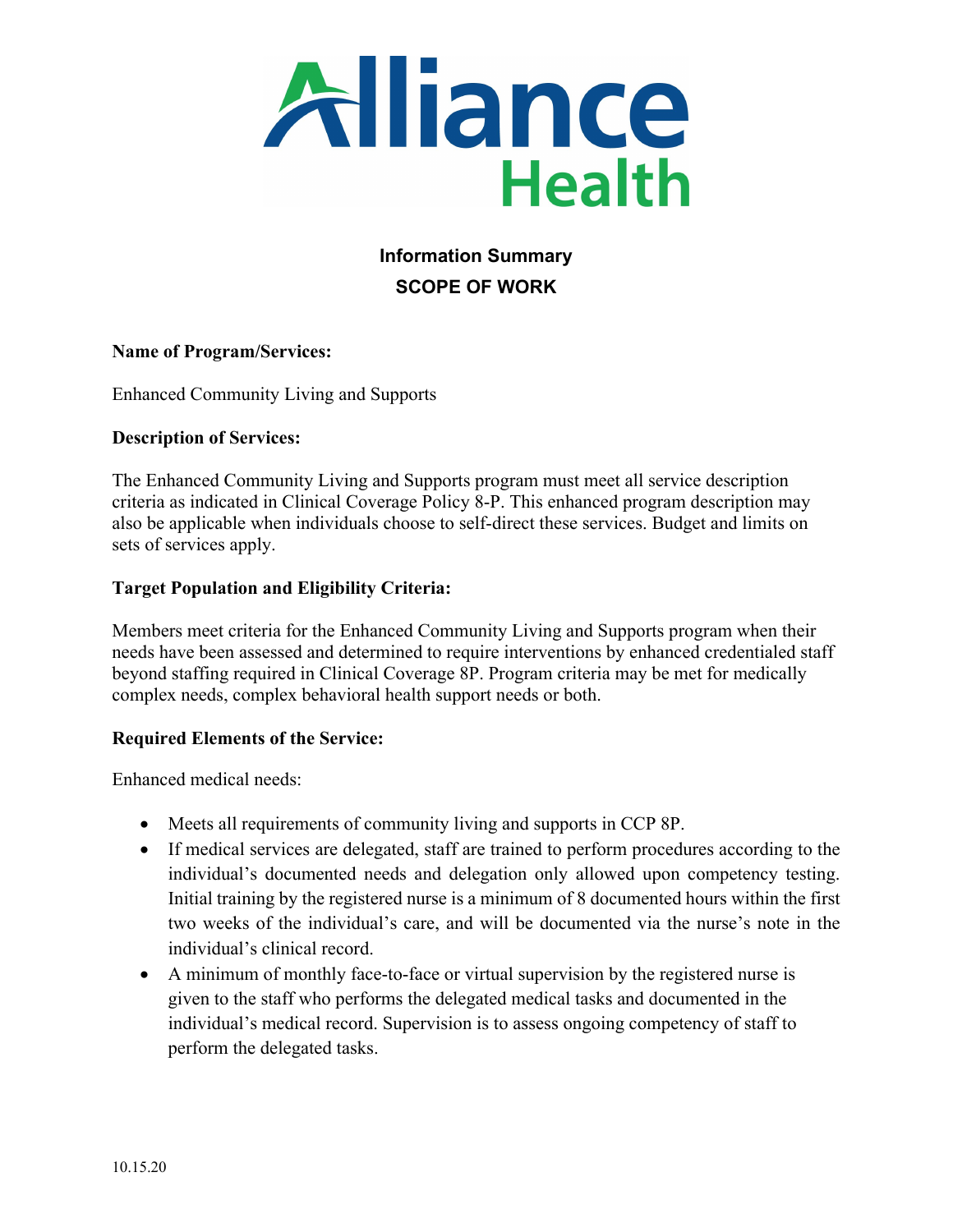

• The staff who is performing delegated tasks may be a paraprofessional, an associate professional, or a qualified professional as long as they are tested as competent to perform the delegated tasks.

Enhanced behavioral needs:

• If the individual needs behavioral support during sleep hours, then awake night staff must be provided.

## **Documentation Requirements:**

The minimum service documentation requirements for services provided through the NC Innovations Waiver are contained within Clinical Coverage Policy 8P.

The individual service plan will be updated to clearly document the need for enhanced service beyond the standard service definition. This documentation will be person-centered, specific to the individual, and confirm any additional level of supports.

Documentation of initial training and regular supervision as outlined required in the ISP.

## **Utilization Management:**

## *Program Eligibility Criteria for Medically Complex Needs:*

(1) RN/LPN for daily exceptional medical needs support (physical health home involved in the need for exceptional medical support and oversight) and care tasks that (a) cannot be delegated or (b) can be delegated to a Paraprofessional with training and supervision by an RN. [http://reports.oah.state.nc.us/ncac/title%2021%20-](http://reports.oah.state.nc.us/ncac/title%2021%20-%20occupational%20licensing%20boards%20and%20commissions/chapter%2036%20-%20nursing/21%20ncac%2036%20.0221.pdf)

[%20occupational%20licensing%20boards%20and%20commissions/chapter%2036%20-](http://reports.oah.state.nc.us/ncac/title%2021%20-%20occupational%20licensing%20boards%20and%20commissions/chapter%2036%20-%20nursing/21%20ncac%2036%20.0221.pdf) [%20nursing/21%20ncac%2036%20.0221.pdf](http://reports.oah.state.nc.us/ncac/title%2021%20-%20occupational%20licensing%20boards%20and%20commissions/chapter%2036%20-%20nursing/21%20ncac%2036%20.0221.pdf)

**AND**

(2) An Initial Assessment is required prior to admission and every 6 months and service order from a qualified healthcare professional ordering RN/LPN daily tasks which cannot be delegated to include recommended duration and frequency medically necessary to complete the nondelegated tasks. An update to the exceptional medical support needs plan will be assessed and revised as medically indicated no less than every 6 months. The assessment will include the delegated and non-delegated tasks.

The Exceptional Medical Needs Support Plan includes defined step down targets to return to a non-Enhanced program level of care from admission and included as part of the member's ISP.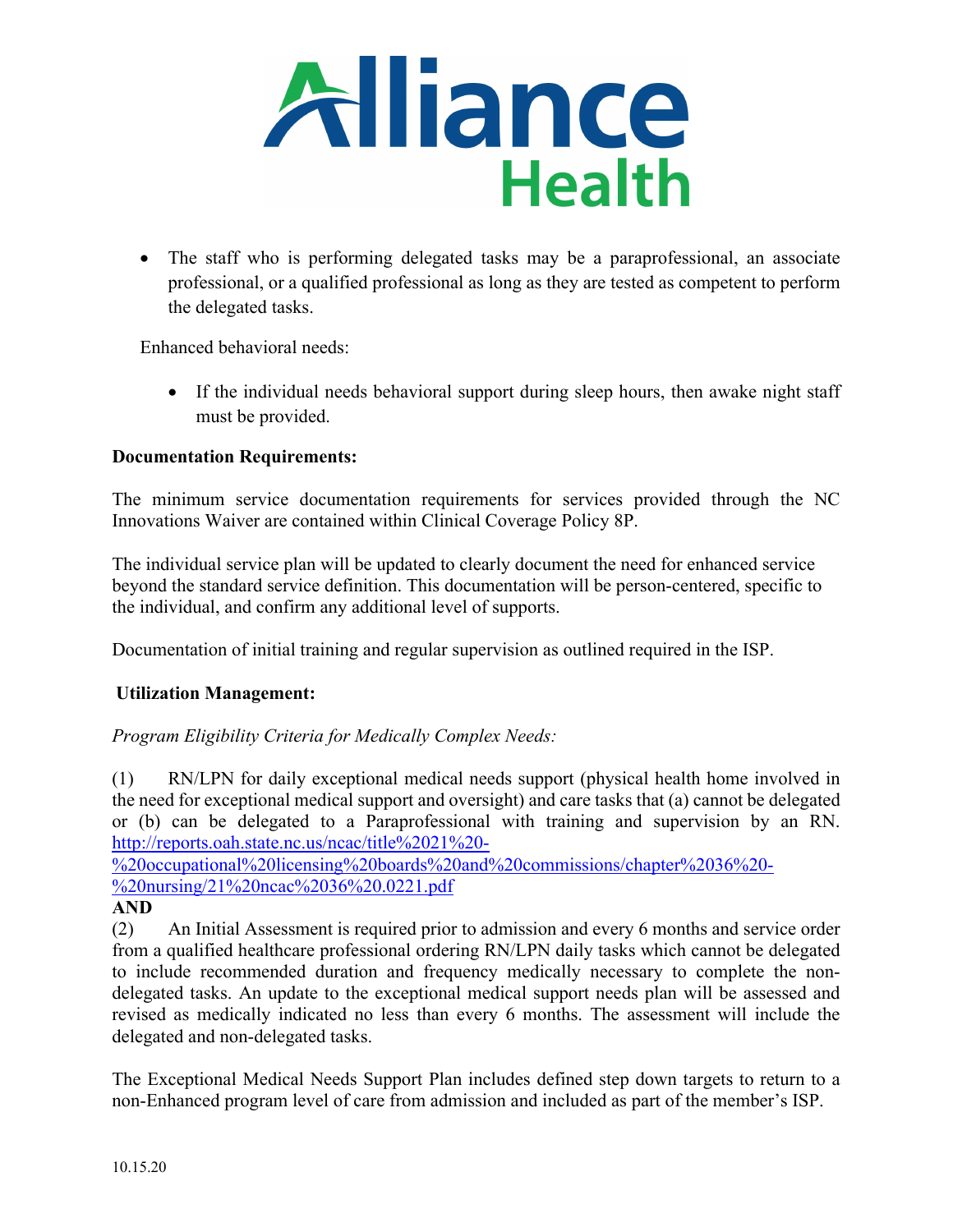

#### **AND**

(3) A score of 7 or above on the Supports Intensity Scale (SIS) representing exceptional support needs. Members who are new to the Innovations Waiver and have not yet received their SIS evaluation may have an initial authorization for up to 30 days with a supporting nursing assessment.

#### **AND.**

(4) Current supports are unable to provide the necessary medical interventions (request needs to clarify how the current interventions cannot support the current support needs)

#### **AND**

(5) There are no other waiver services or state plan services that would be equally or more effective available.

Complex medical needs may be short-term or require long-term support. The assessment shall include a recommendation of the expected frequency and duration of RN/LPN care tasks required to meet the medically complex needs of the individual. All staff working directly or indirectly with the member must have documented training of the medical support plan initially and with each revision.

## *Program Continued Stay for Medically Complex Needs:*

1. The member's complex medical needs have not improved or worsened and continue to require RN/LPN daily tasks which cannot be delegated.

#### **AND**

2. Criteria for program entrance 1-5 continue to be met.

## *Program Eligibility Criteria for Complex Behavioral Health Support Needs:*

Enhanced behavioral health support needs for members with co-occurring ID/MHSUD/TBI presentation requiring the intervention of direct support professional (DSP). DSP staff qualifications must, at minimum, meet AP/QP (associate or qualified professional) with experience supporting members with co-occurring treatment needs or is a DSP with documented training in behavioral interventions outlined in the Behavior Support Plan (BSP)

1. Member has been assessed and determined to require the support of qualified DSP staff due to meeting at least one criteria below:

(a) More than 2 critical incidents have been documented in the last 3 consecutive months. Critical incidents is defined as urgent care needs requiring the treatment team implement the member's crisis plan.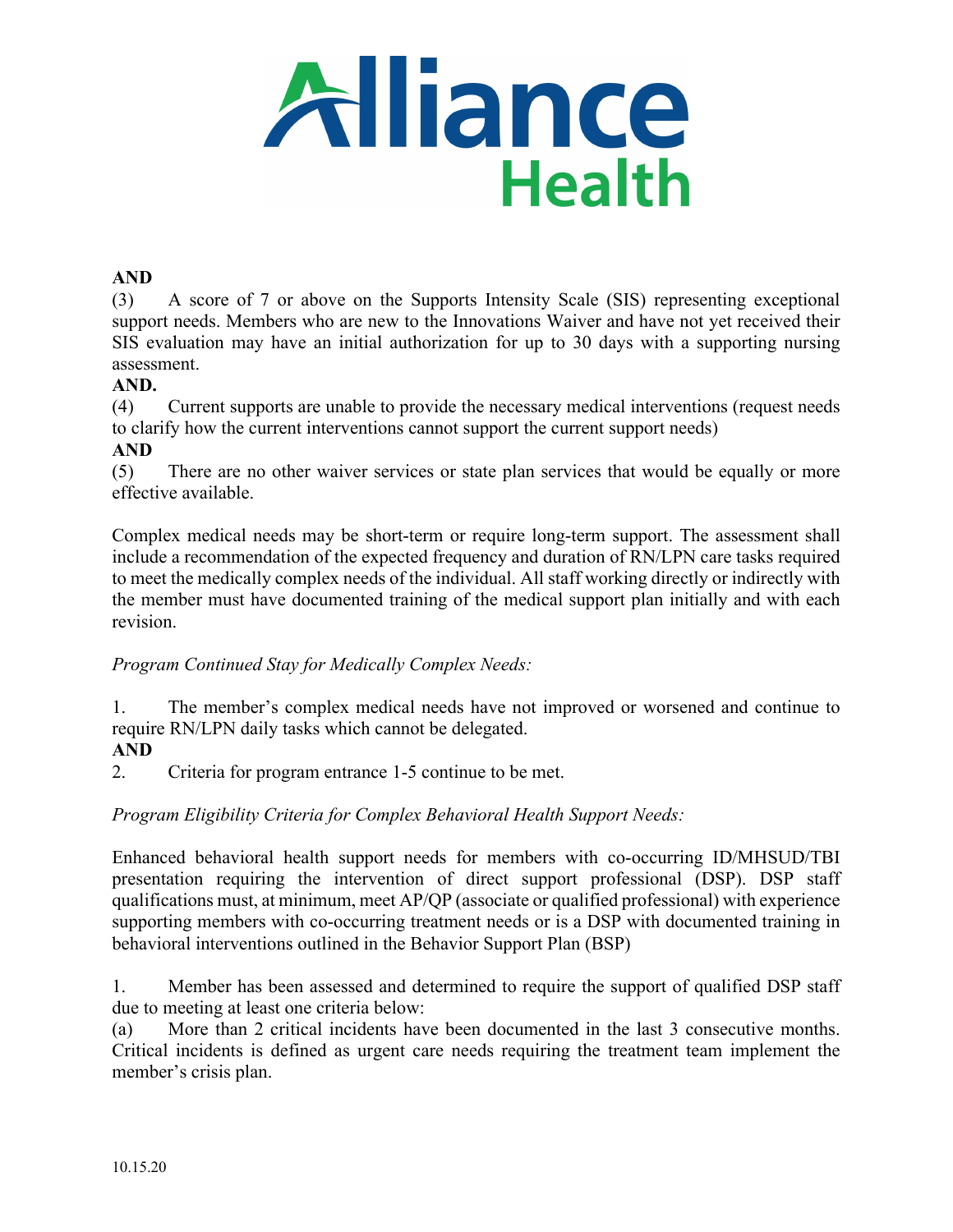

(b) Member is transitioning from institution to family/own home and will only be living with family for limited time period and has a history of receiving behavioral health support needs while in the institutional setting.

(c) Frequently recurrent hospitalizations within the past year related to behavioral support need stabilization.

# **AND**

2. specialized consultative services developed a behavioral support plan due to the need for daily intervention by a qualified DSP or behavioral health licensed staff.

# **AND**

3. Member's needs have been assessed ad determined that outpatient therapy is insufficient to meet the complex behavioral health needs or specialized outpatient therapy does not exist in the network.

## **AND**

4. There is no evidence to support that alternative and cost effective interventions would be equally or more effective, based on North Carolina community practice standards.

**AND**

5. A score of 11 or above on the Supports Intensity Scale (SIS) representing severe behavioral risk.

Programs servicing members with behavioral health support needs have licensed behavioral health professionals on staff or have an agreement with licensed behavioral professionals who train and monitor DSP work and provide at least weekly contact with team members to ensure maximum gains are being met with enhanced program. Training on the behavioral support plan is required for all DSP involved in the member's care while in the Enhanced program. The behavioral support plan includes defined step down targets to return to a non-enhanced program level of care from admission and included as part of the member's ISP.

## *Program Continued Stay for complex Behavioral Support Needs:*

The criteria for continued stay in the enhanced community living and supports program must meet the following:

1. Any one of the following criteria:

a. The desire outcome of level of functioning has not been restored, improved, or sustained over the timeframe outlined in the member's behavioral support plan.

b. The individual receiving waiver services continues to be at high risk of interventions requiring frequent use of the crisis services, hospitalization or at risk for entry into an institutional level of care.

## **AND**

2. Any one of the following: